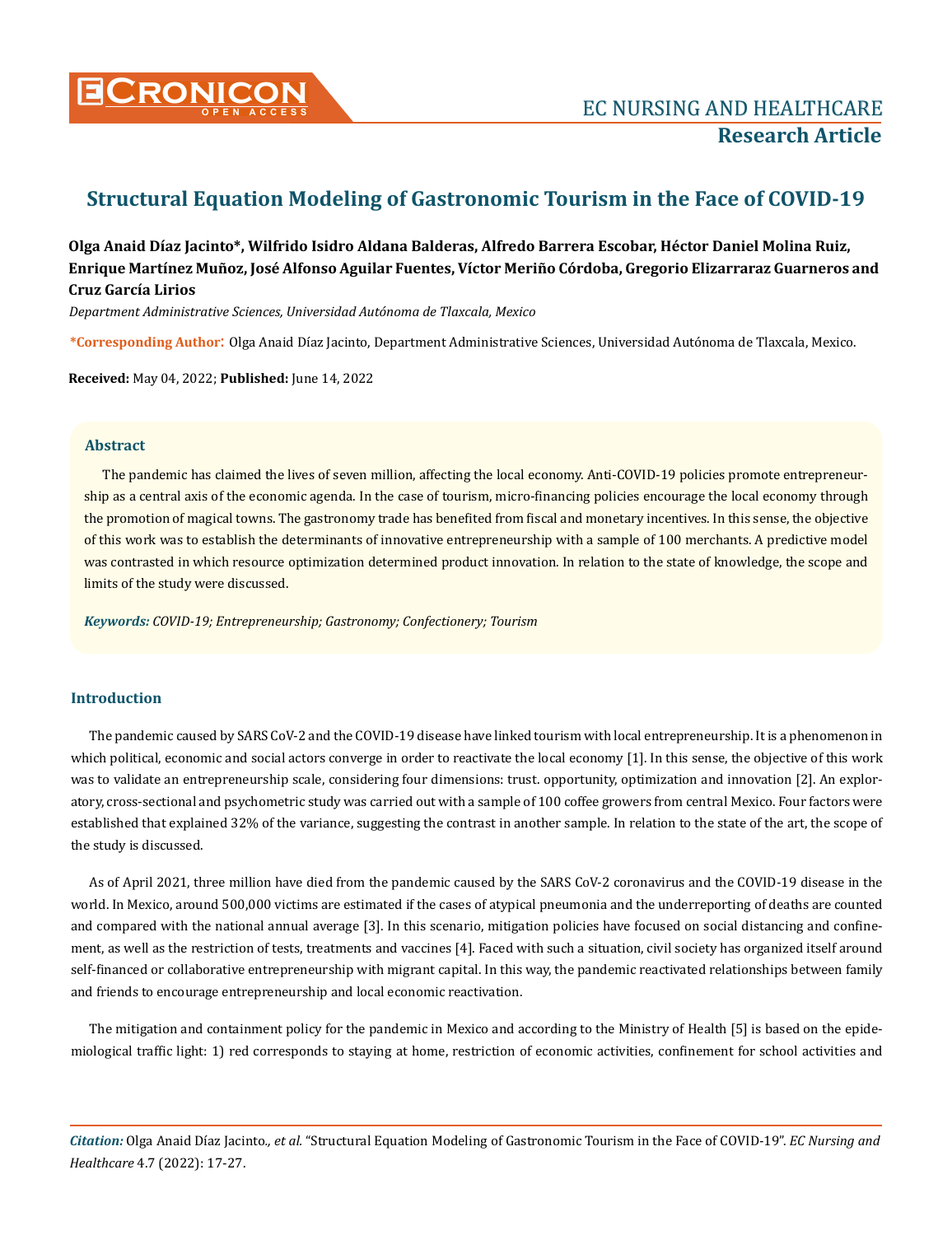mandatory use face mask outdoors and indoors in public spaces; 2) orange means a reduction in community mobility, economic activities are reduced to 50%, the education system remains remote and the use of face masks is only mandatory in public spaces; 3) yellow implies a restricted use of public spaces, economic activities are reduced to 75%, the educational system is remote, the use of face masks is mandatory in closed public spaces; 4) green without mobility restriction, usual economic activities, mandatory use of face masks only on public transport and distance, hybrid or face-to-face education system.

However, COVID-19 also exacerbated the trade structures subject to economic globalization, as well as the monopoly of products that multinationals place in local stores through strategic alliances to penetrate the community market [6]. Or the entrepreneurship of microenterprises has been oriented towards emerging products related to confinement and social distancing, such as contagion prevention devices. Globalization implies less social equality and greater freedom in the individual. This imbalance characterizes the most globalized and localized liberal democracies [7]. These open societies that hold individuals responsible by disintegrating their groups, their communities, their societies and their present and future cultures. The process of financial globalization and community localization is gestated through technology. In the case of connecting to the Internet from root servers, the United States, Japan, the Netherlands and Sweden are the main nodes. Japan is the nation with the highest connection speed (61.0 mbps), Sweden is fourth (18.2 mbps), the Netherlands is sixth (8.8 mbps) and the United States is tenth (4.8 mbps). In economically emerging countries, the benefits of information and communication technologies (ICT) have only been used by organizations to enter the global market. In contrast, in the communities of these countries where localization processes are deeply rooted, ICTs have not been a factor for individual growth and much less for community development.

In fact, economic and technological globalization has only benefited corporations by widening the economic and digital gap with communities. This process of globalization, in its social dimension, implies decision-making by groups, communities, unions, organizations and corporations based on ICTs [8]. Such entities are transformed into networks and flows of power that first compete and then monopolize the market. A model is a data management, production and transfer system organized in explanatory trends of past, present and future relationships [9]. The emphasis on each suggests decision making and strategy execution. Thus, the objective of this work was to specify a model for the study of the perception of usefulness, considering the dimensions provided by the literature regarding the acceptance of technology, propensity for information and achievement motivation.

Are there significant differences between the dimensions of entrepreneurship reported in the literature with respect to the factors to be established in this work?

The premise that guides this study indicates that the pandemic is a scenario of risk of contagion, disease and death. In this sense, entrepreneurship opts for the optimization of resources that are discreetly assigned by the State, forcing the use of family contacts of migrants to inject capital into new entrepreneurial projects arising from the business opportunities that the pandemic and distancing as the social confinement they demand [10]. They are products and services intended for the protection of people, as well as entertainment and recreation in confined, crowded and poorly ventilated places. This is the case of the contagion prevention devices suggested by the government, such as the mask or alcohol gel, but also those that emanate from innovation, such as masks. Or those that measure pressure, oxygenation or CO<sub>2</sub> emission.

#### **Entrepreneurship theory**

This section reviews the theoretical and conceptual frameworks that explain the use of opportunities and the optimization of resources, as well as the innovation of processes based on the requirements of social distancing and confinement [11]. These are theories that propose the balance between the demands of the environment and the internal resources of confined people, as well as the contradiction between them to establish levels of exposure to risks of contagion, disease or death.

*Citation:* Olga Anaid Díaz Jacinto*., et al.* "Structural Equation Modeling of Gastronomic Tourism in the Face of COVID-19". *EC Nursing and Healthcare* 4.7 (2022): 17-27.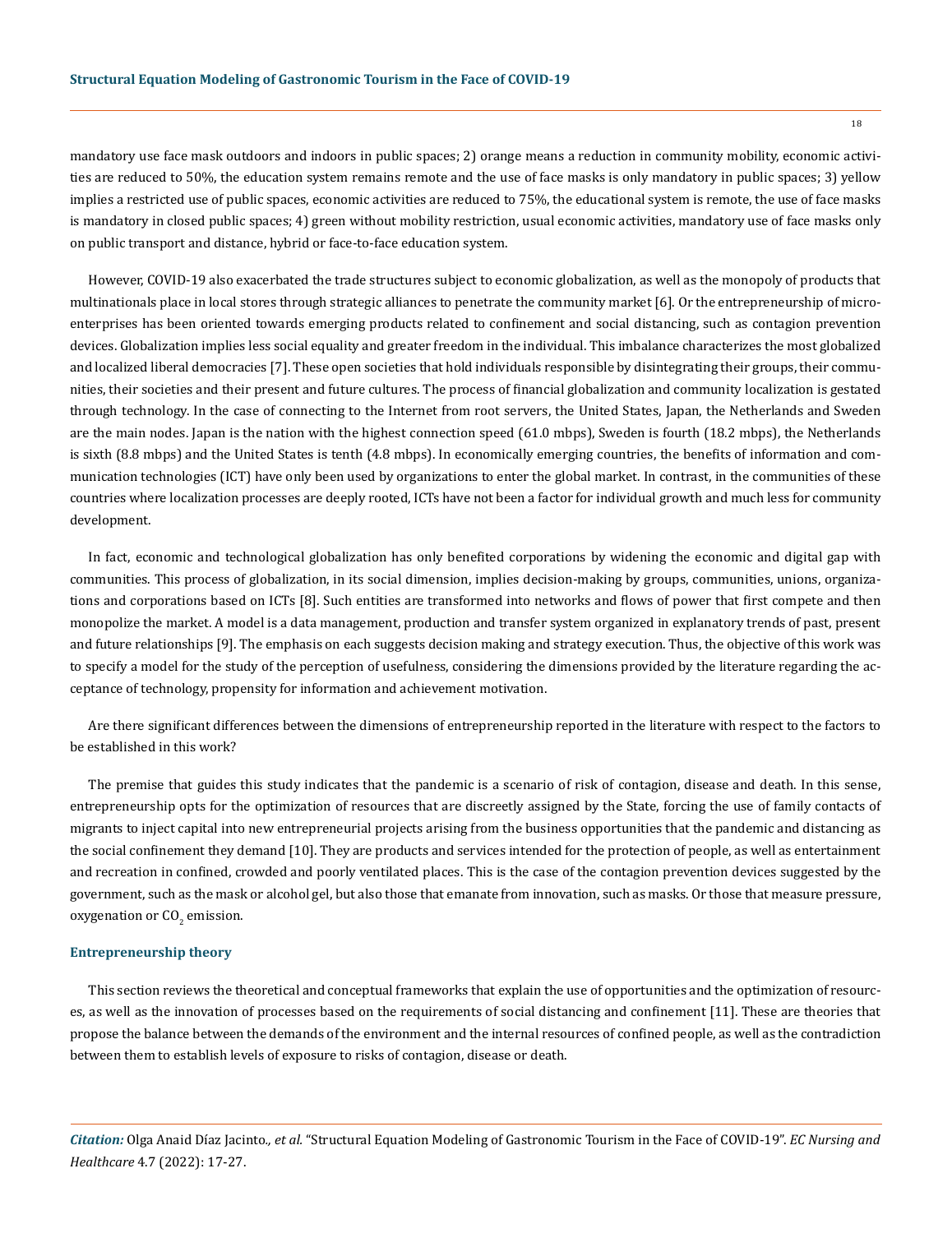The economic, technological and social consequences of globalization are described to propose the Mobile Consumption Theory that explains the consumption of products and services through mobile telephony [12]. A model is presented that includes and demonstrates that the perception of usefulness is the determinant of mobile Internet use. Based on the previous scenario, it is proposed that individuals, being immersed in information communication flows and networks, become potential consumers when purchasing a mobile phone [13]. Precisely, the following section explains the Mobile Consumption Theory (TCM), which explains the determinants of consumption through a mobile phone.

The Mobile Consumption Theory establishes that individuals make their purchases through a mobile phone based on their utilitarian perceptions and purchase decisions. TCM holds that people consume basic products and services through the consumption of secondary products [14]. When individuals acquire a mobile phone or any technological information communication product and service, they expose themselves to the consumption of basic products and services that are advertised and sold through technologies. Therefore, the TCM argues that it is the perceptions of usefulness, innovation and efficiency that determine the consumption of the products and services that are advertised and sold through the mobile phone.

TCM provides the indirect effect of the perception of a technological innovation on the consumption of products and services through said mobile technology. It explains the relationship of ICTs with individuals saturated with multiple activities, people who buy and people who work as supervisors or sellers [15]. The TCM predicts the use of mobile Internet from a cognitive process that begins perceptually and ends behaviorally. From the TCM the study detailed below was carried out.

In summary, the theoretical and conceptual frameworks warn that it is possible to observe the implementation of preventive devices for COVID-19 if they are registered or offered on electronic networks [16]. The anticipation of the consumption of these products and services related to the distancing and confinement of people will allow anticipating biosafety scenarios for the reactivation of the local economy and tourism.

#### **Entrepreneurship studies**

This section reviews the studies related to the entrepreneurship underlying the pandemic, including the relationships with the local reactivation of tourism as a collateral objective in the face of the pandemic. The axes and topics of discussion are established on the local agenda to anticipate risk thresholds [17]. These are decision-making criteria for possible entrepreneurial scenarios according to the colors of the epidemiological traffic light and the exposure to contagion caused by the purchase and sale of protection devices. In this scenario, the reactivation of the local economy will be foreseeable from tourism that is aware of its protection.

In the process of converting human capital into intangible assets for organizations, the perception of usefulness explains the intensive use of information and communication technologies if organizations adopt knowledge management, production and transfer systems. It is a process in which the formation of intellectual capital assimilates knowledge, experiences and skills to achieve objectives and goals through specific protocols for information processing [18]. The perception of usefulness is the central axis of the knowledge management agenda because it translates statistical data into meanings of commitment, entrepreneurship and innovation, as well as generating new protocols for information processing as long as the objectives and goals are subject to climate of tasks, supports and relationships between the parties involved.

Based on the Mobile Consumption Theory, a new model was designed with the variables that met the criteria of reliability (alpha greater than .60) and validity (factorial weight greater than .300). The convergence (indicated by the weight of the factor) of the items with respect to the factor [19]. Considering the factorial weights of the perceptive variable of self-efficacy, the convergence of four items

*Citation:* Olga Anaid Díaz Jacinto*., et al.* "Structural Equation Modeling of Gastronomic Tourism in the Face of COVID-19". *EC Nursing and Healthcare* 4.7 (2022): 17-27.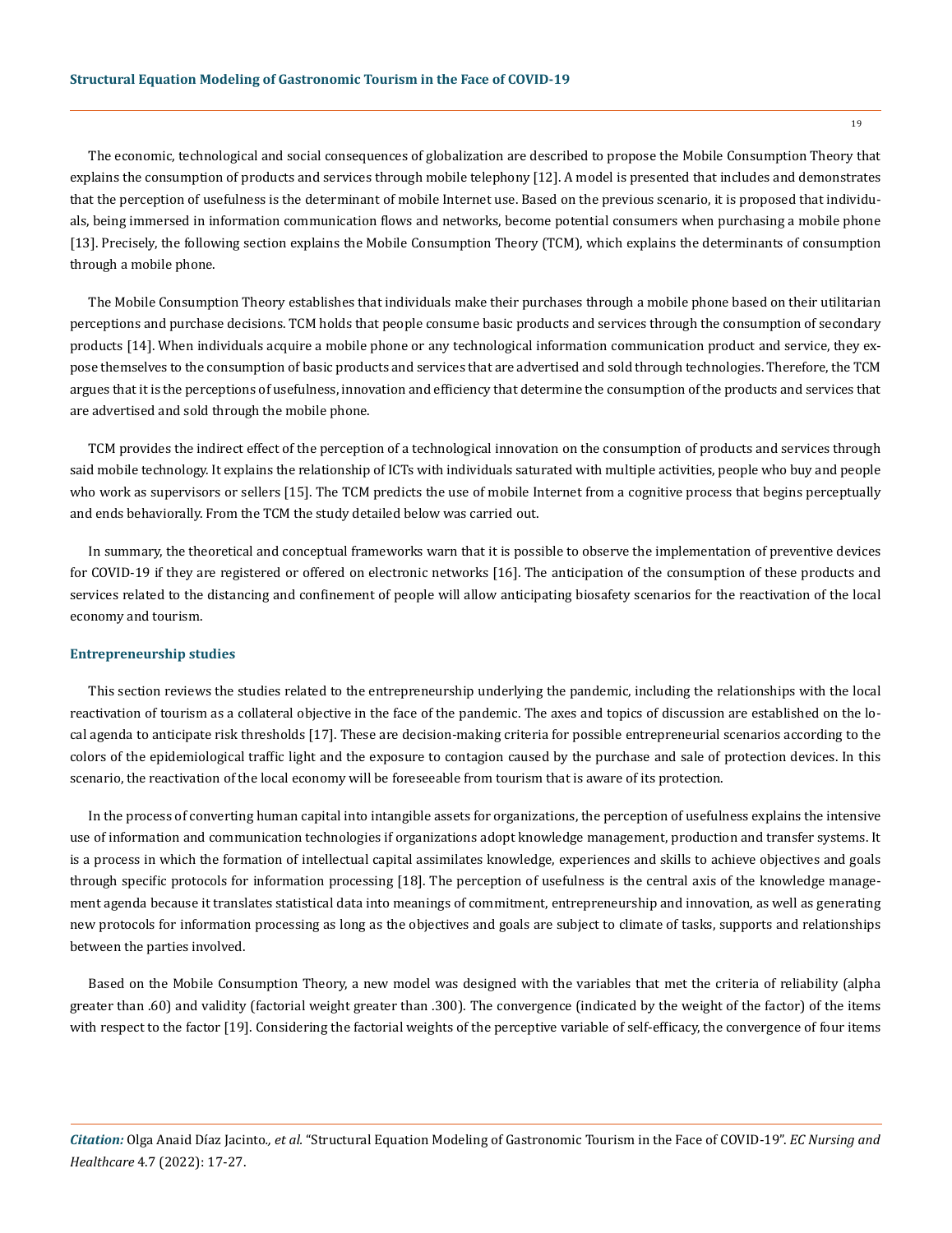is demonstrated. A multiple linear regression was calculated to establish the determinants of the dependent variable and the non-linear relationship between the independent variables. The diagram shows that the perception factor of academic usefulness is the main determinant of the factor level of Internet use for academic purposes. This finding indicates a modification of the TCM measurement model by proposing a direct, positive and significant effect of the utility factor on use for academic purposes [20]. In other words, a person looking to buy a book, for example, could get it if they had a virtual library connected to their mobile phone. A similar reasoning would imply the self-efficacy perception factor as a determinant of the academic use of the mobile. An individual looking for academic information can find it through his mobile phone.

However, the causal relationship that lacks the required significance suggests the exclusion of the variable. The strength of association between independent variables indicates their spurious involvement. Finally, the level of mobile Internet use for academic purposes is explained by the two independent variables in 22 percent of its variability [21]. Of the original measurement model, only two variables maintain a causal relationship that selects them for inclusion in another measurement model. These consequences and implications are discussed below. The perception of usefulness has been the fundamental construct in the models developed to predict the behavior of a consumer on the Internet. This research has shown that the academic factor of said perception determines another factor referring to the use of mobile phones for academic purposes [22]. The validity of the instrument that found a unidimensional variable that explained 32% of the variance was established, but the research design limited the results to the research scenario, suggesting the extension of the work.

However, the relationship between the perception of usefulness with other variables such as the perception of self-efficacy, reported by other studies, has been spurious. This means that the variables could belong to different cognitive processes [23]. The perception of utility could belong to a set of affective variables while the perception of self-efficacy could belong to a group of rational variables. This would explain why in the use of mobile Internet for academic purposes, the perception of usefulness is the variable that predicts it. However, it will be necessary to demonstrate the relationship between the perception of usefulness and affective variables [24]. Values, norms and identity could be those variables that, associated with the perception of usefulness, could configure a measurement model with the necessary credibility to explain the use of mobile Internet.

In summary, the investigations alluding to the implementation of contagion preventive devices suggest that electronic networks instruct the usefulness of tourism through self-care. This is so because the parties involved develop trust mechanisms in products, technology and science [25]. In this framework of empathy, the reactivation of tourism and with-it local development will additionally allow the social responsibility that the observance of preventive measures entails.

#### **Modeling entrepreneurship**

In this instance, the relationships between variables that explain and anticipate local entrepreneurship can be established from the sale of preventive devices for tourism, following two principles. One that reflects the phenomenon involved in the investigation of the indicators of trust, opportunism, optimization and innovation [26]. Another related to the relationships between these factors in order to anticipate the decisions and possible actions to be compared based on a hypothetical green traffic light. The TCM proposes three explanations about the consumption of products and services through the mobile phone.

The first trajectory includes: perception of innovation and propensity to consume and use of mobile Internet. Such is the case of people who acquire a sophisticated and multifunctional mobile phone that exposes them and leads them to accept and consume seasonal promotions [27]. However, this type of consumer can purchase a phone only for some function. It may happen that the consumer buys a phone for its functions of playing digitized mp3 files and is not interested in seasonal promotions. It can be inferred that technological innovation translated into multiple functions is an added value for users that can lead to secondary consumption.

*Citation:* Olga Anaid Díaz Jacinto*., et al.* "Structural Equation Modeling of Gastronomic Tourism in the Face of COVID-19". *EC Nursing and Healthcare* 4.7 (2022): 17-27.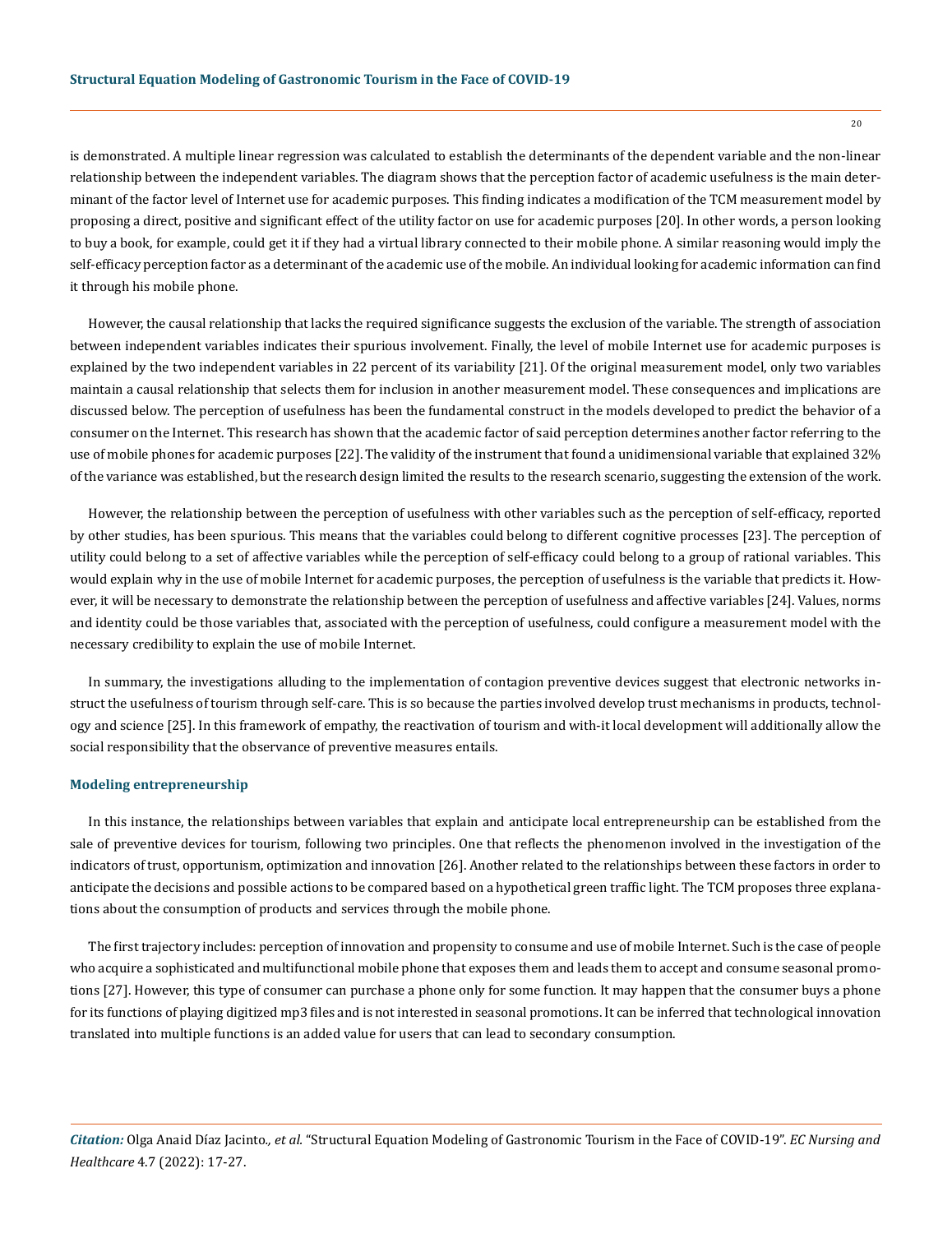The second path includes: perception of innovation è perception of usefulness and propensity to consume and use of mobile Internet. In addition to analyzing the impact of technological innovations on human behavior, the second way explains the association between an innovation and its usefulness as determinants of mobile decisions and consumption [28]. The perception of utility, being a variable that indicates the selection and categorization of objects, influences consumption decisions and the subsequent purchase of a product or service. A person who buys a mobile phone with the latest technology differs from the consumer who seeks secondary benefits derived from the use of technologies [29]. It is a potential consumer who acquires some technology to consume exclusive products and services of the elite communication network or flow of information. A person looking for mp3 files only available in online stores will buy a mobile phone connected to the online store.

The third route includes: perception of innovation è perception of efficiency è propensity to consume è use of mobile Internet. Consumer behavior, explained by this third way, denotes a person dedicated to the purchase and sale of products and services [30]. Precisely, the perception of efficiency suggests the use of a technology for its competitive advantages rather than for its comparative advantages. A sales supervisor will purchase a feature-rich phone if he perceives that these features will allow him to supervise his salespeople.

In short, trajectories and relationships are outlined that explain and anticipate the reactivation of the economy based on responsible and preventive tourism [31]. These are possible decision paths built from possible biosafety thresholds. In other words, the prevention of contagion would be an additional value to tourist services.

### **Methods**

The setting in which the study was developed was the municipality of Huehuetoca, State of Mexico, located in the center of the country, bordering the states of Michoacán, Tlaxcala, Puebla, Morelos and Mexico City. 10,023 people live in the town, the houses reach 24,872, with an average size of four people. 4,582 families are managed by heads of families, the average schooling is 9.1 years and they have 108 middle and higher schools. 34.1 is in a social deprivation, 8.1 is vulnerable in terms of income, 21.4 is neither poor nor vulnerable, 30.7 is located in the moderate poverty line and 5.7 in extreme poverty (See figure 1).

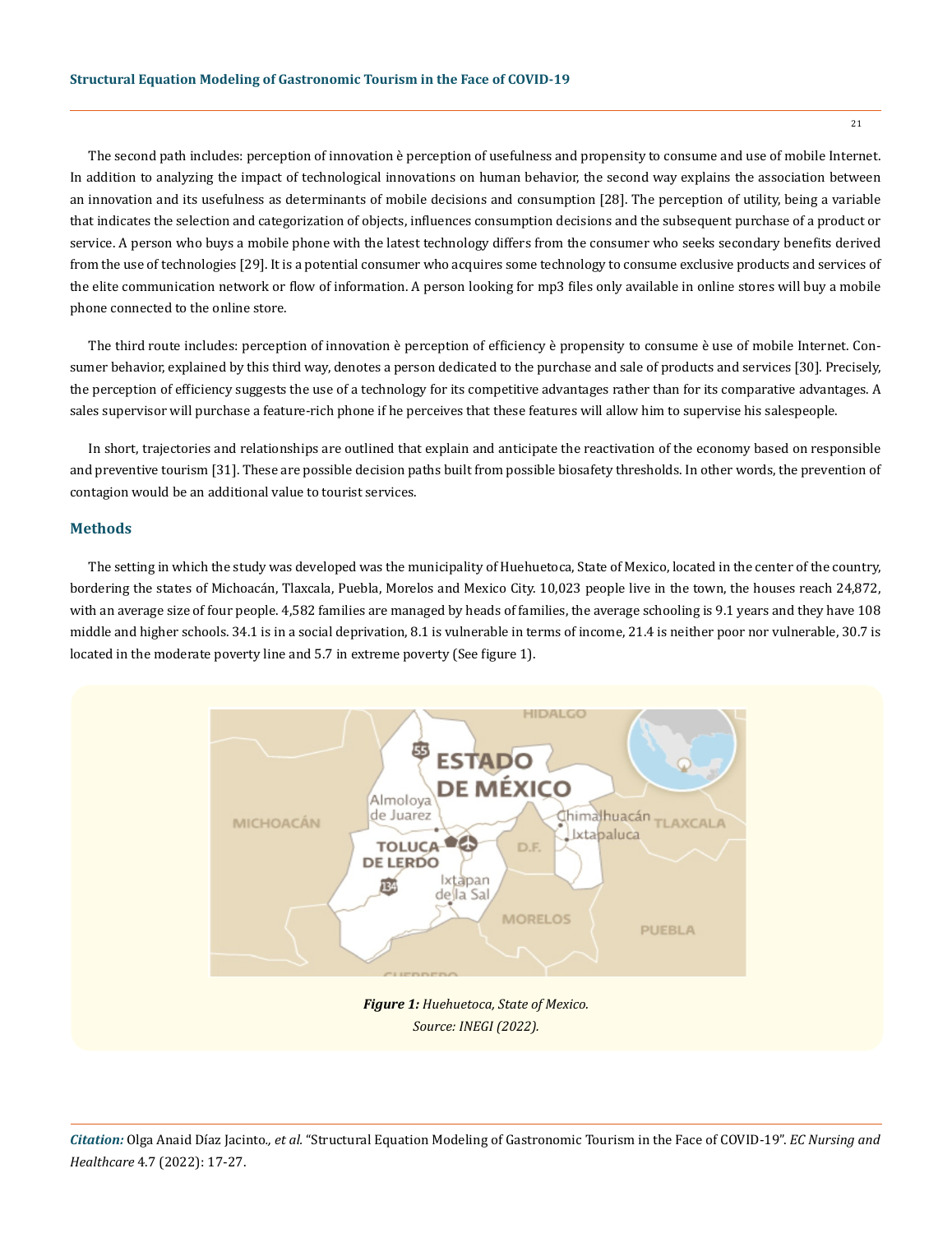Services in the town of Huehuetoca are linked to Central American migrants on their way to the United States. From shelter to food, the municipality provides basic services to migrants. Migration is a local, regional and transnational phenomenon, since various media outlets cover migratory flows. The economic spillover from media coverage of migrants, conflicts with authorities and disappearances activates the local economy [32]. In addition, the town has tourist attractions related to recreation and ecotourism. The services provided by coffee cooperatives range from the sale of handicrafts, derived products and lodging.

Since the study of tourism as a determinant of the adoption of preventive devices is recent, an exploratory and cross-sectional investigation was proposed, considering the possible reactivation scenarios, but assuming that the pandemic is a risk event that could be contingent and volatile. In this sense, a psychometric study was proposed since the perception of entrepreneurship, trust and tourism diffusion are phenomena that can be measured from expectations.

There were 100 coffee farmers (M = 35.4 SD = 2.13 age; M = 9'832 SD = 342.1 USD).

Confidence perception scale: 5 items ("COVID-19 brought me closer to clients who care about their respiratory health for tourists") with response options from "strongly disagree" to "strongly agree".

Scale of perception of opportunism: 5 items ("COVID-19 opened my eyes to the health prevention business for tourists") with response options from "never" to "always".

Perception optimization scale: 5 items ("COVID-19 forced me to offer the sanitary devices that tourists need") with response options from "less than ten minutes" to "more than twenty minutes".

Innovation perception scale: 5 items ("COVID-19 forced me to offer products that tourists do not find elsewhere") with response options from "very useful" to "very useful".

The reliability and validity of the instruments that measured the five variables were constructed and established. The probability of adjusting indirect and direct, negative and positive and significant causal relationships between the study variables was modeled and demonstrated. Twelve indicators were established that configured three dimensions for the five variables of the measurement model that were subjected to a confirmatory factorial analysis of the main components with varimax rotation and maximum likelihood. The results reject the hypothesis of factorial unidimensionality for three variables of the measurement model. The psychometric properties of the instruments that measure the study variables are detailed in the table where they meet the requirements for multivariate analysis.

### **Results**

The values reached the minimum levels necessary to carry out deeper analyzes such as the establishment of factors from the normal distribution of responses to the instrument (See table 1).

| R  | M    | <b>SD</b> | A    | F1   | F <sub>2</sub> | F <sub>3</sub> | F <sub>4</sub> |
|----|------|-----------|------|------|----------------|----------------|----------------|
| r1 | 4.32 | 1.43      | .762 | .632 |                |                |                |
| r2 | 4.35 | 1.54      | ,783 | .512 |                |                |                |
| r3 | 4.81 | 1.89      | .751 | ,430 |                |                |                |
| r4 | 4.53 | 1.54      | ,704 | .623 |                |                |                |
| r5 | 4.29 | 1.21      | .735 | .603 |                |                |                |
| r6 | 4.38 | 1.34      | ,792 |      | .439           |                |                |
| r7 | 4.56 | 1.70      | ,743 |      | .325           |                |                |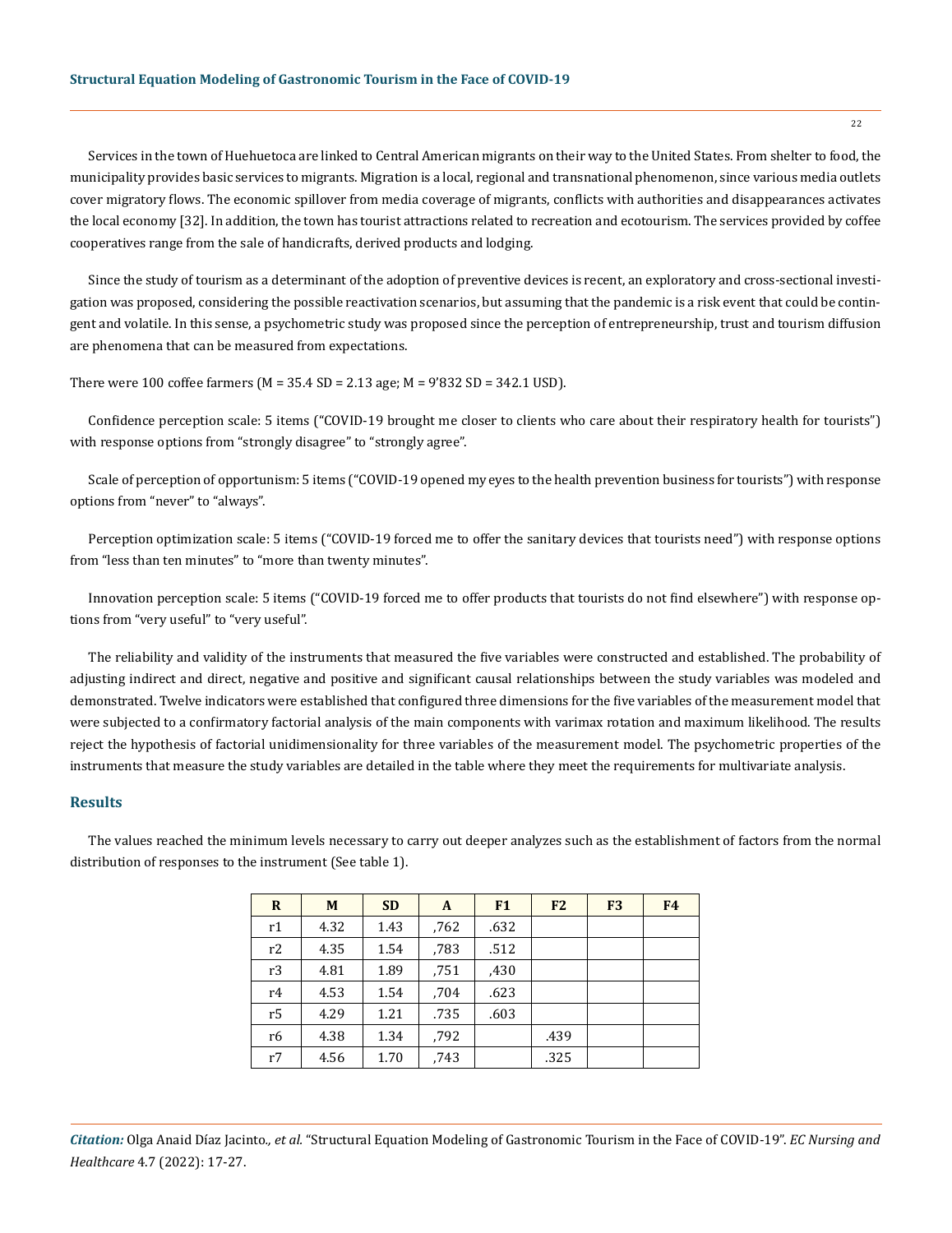| r8             | 4.68 | 1.54 | ,703 | .476 |      |      |
|----------------|------|------|------|------|------|------|
| r <sub>9</sub> | 4.12 | 1.45 | .793 | .405 |      |      |
| r10            | 4.30 | 1.65 | .752 | .549 |      |      |
| r11            | 4.89 | 1.24 | ,722 |      | .623 |      |
| r12            | 4.65 | 1.90 | ,703 |      | .571 |      |
| r13            | 4.23 | 1.78 | .793 |      | .539 |      |
| r14            | 4.13 | 1.54 | ,789 |      | .623 |      |
| r15            | 4.39 | 1.35 | .783 |      | .605 |      |
| r16            | 4.54 | 1.82 | .793 |      |      | .573 |
| r17            | 4.32 | 1.43 | .752 |      |      | .632 |
| r18            | 4.41 | 1.24 | .761 |      |      | .548 |
| r19            | 4.58 | 1.41 | .704 |      |      | .521 |
| r20            | 4.56 | 1.50 | .742 |      |      | .519 |

#### *Table 1: Descriptive instrument.*

*Note: Prepared with data study: R = Reactive, M = Mean, SD = Standard deviation, A = Value of the item excluded alpha. Method: Main Axes, Rotation: Promax. Adequacy (KMO = .765), Sphericity (ꭔ<sup>2</sup> = 13.21 (16 gl) p < .05). F1 = Confidence (14% total variance explained and alpha with .782), F2 = Opportunism (10% total variance explained and alpha with .724), F3 = Optimization (7% total variance explained and alpha with .770), F4 = Innovation (1% total explained variance and alpha with .725).*

Once the four factors that explained 32% of the total variance had been established, the structure of their relationships was estimated, considering the associations and covariances between the four dimensions (See table 2).

|    | M     | <b>SD</b> | F1        | F <sub>2</sub> | F <sub>3</sub> | F <sub>4</sub> | F1    | F <sub>2</sub> | F <sub>3</sub> | F <sub>4</sub> |
|----|-------|-----------|-----------|----------------|----------------|----------------|-------|----------------|----------------|----------------|
| F1 | 25.32 | 13.24     | 1,000     |                |                |                | 1,783 | .436           | .532           | .346           |
| F2 | 22.31 | 15.46     | $.543*$   | 1,000          |                |                |       | 1,802          | .657           | .438           |
| F3 | 24.36 | 17.68     | $.325**$  | $.680*$        | 1,000          |                |       |                | 1,532          | ,650           |
| F4 | 20.43 | 14.69     | $.578***$ | $.543*$        | $.412*$        | 1,000          |       |                |                | 1,141          |

#### *Table 2: Relations between factors.*

*Note: Prepared with data study; M = Mean, SD = Standard deviation, F1 = Confidence, F2 = Opportunism, F3 = Optimization, F4 = Innovation; \* p < .01; \*\* p < .001; \*\*\* p < .0001.*

The validity of the instrument indicates four predominant and convergent dimensions with the general scale. These are trust, opportunism, optimization and innovation, although the latter explains the lower percentage of variance, it is possible that they correlate with a common factor that is considered the entrepreneurship observed in the era of Covid-19. In order to be able to estimate the structure of gastronomic tourism reactivated by local entrepreneurship, a model of structural equations was contrasted (See figure 2).

The fit and residual parameters [ $\chi^2$  = 23.45 (13df) p > .05; CFI = .990; GFI = .997; RMSEA = .008] suggest the non-rejection of the null hypothesis of significant differences between the theoretical structure with respect to the observations made in this study. It means then that the gastronomic tourism that takes place in Huehuetoca, State of Mexico is determined by trust between the actors, the optimization of public resources coupled with remittances and the opportunities generated by migratory flows and the services that were created.

*Citation:* Olga Anaid Díaz Jacinto*., et al.* "Structural Equation Modeling of Gastronomic Tourism in the Face of COVID-19". *EC Nursing and Healthcare* 4.7 (2022): 17-27.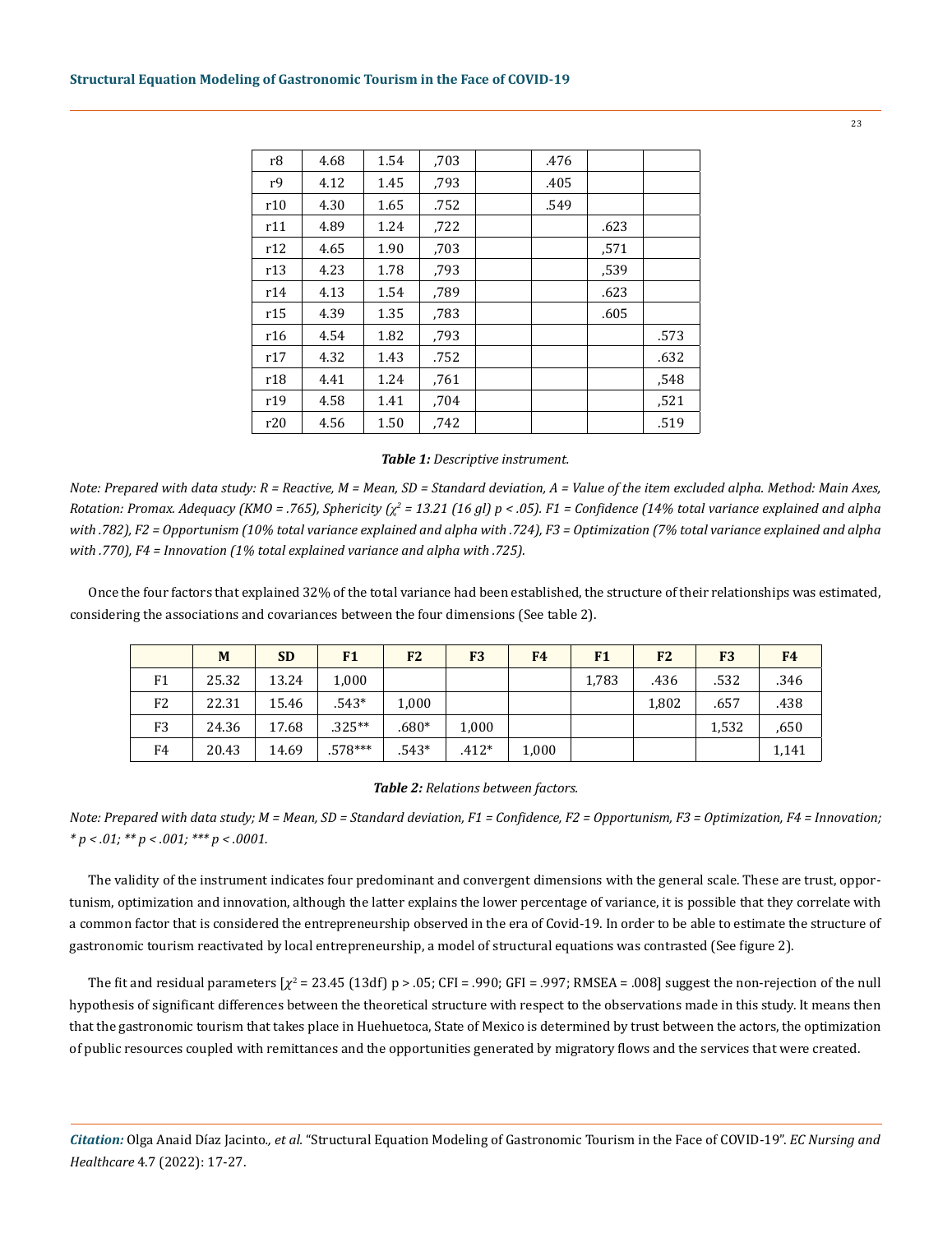



*Source: Prepared with study data; F = Factor, F1 = Trust, F2 = Opportunism, F3 = Optimization, F4 = Innovation, r = Reactive, e = Measurement Error, d = Measurement Disturbance.*

#### **Discussion**

This work provides a model for the study of coffee entrepreneurship in the reactivation of local tourism. The proposed model warns that trust, opportunism, optimization and innovation of products and services related to coffee farming contribute to the local economy. Trust between political and social actors leads to a cooperative synergy in which the local government finances the projects of local merchants [33]. The budget allocated as seed capital complements the remittances received by migrant families and both are oriented towards the production and sale of confectionery. The optimization of resources is a business skill that the locality develops by being able to finance itself with remittances and credits in cooperatives led by heads of families. The innovation of coffee-based confectionery explains the local entrepreneurship. The sale of these products in archaeological or ecotourism zones represents a stable income for families.

The contribution of this work to the state of the art lies in the establishment of the validity of an instrument that measured four dimensions related to trust, opportunity, optimization and innovation. These are explanatory factors of entrepreneurship because they reflect it in four aspects that link the purchase and sale of contagion prevention devices with the reactivation of tourism [34]. The four axes explained 32% of the variance, indicating the inclusion of another factor that the literature identifies as coupling to account for the convergence of the first factors in a common factor of second order. The empirical test of a model with the exposed dimensions will allow to increase the construct validity of the instrument in question.

Identify the key to entrepreneurship in the culture of success. He warns that the responses to the pandemic are already latent through its materialization in opportunism. In this way, the differences between cultures explain the levels or degrees of entrepreneurship according to attachment to place, identity or social pressure. In the present work it is observed that innovation explains the lowest percentage of the total variance [35]. This is so because the culture of optimization is related to the effort and resilience that distinguishes Mexico from other cultures. Therefore, innovation is an area of opportunity that could arise in the absence of public microfinance.

*Citation:* Olga Anaid Díaz Jacinto*., et al.* "Structural Equation Modeling of Gastronomic Tourism in the Face of COVID-19". *EC Nursing and Healthcare* 4.7 (2022): 17-27.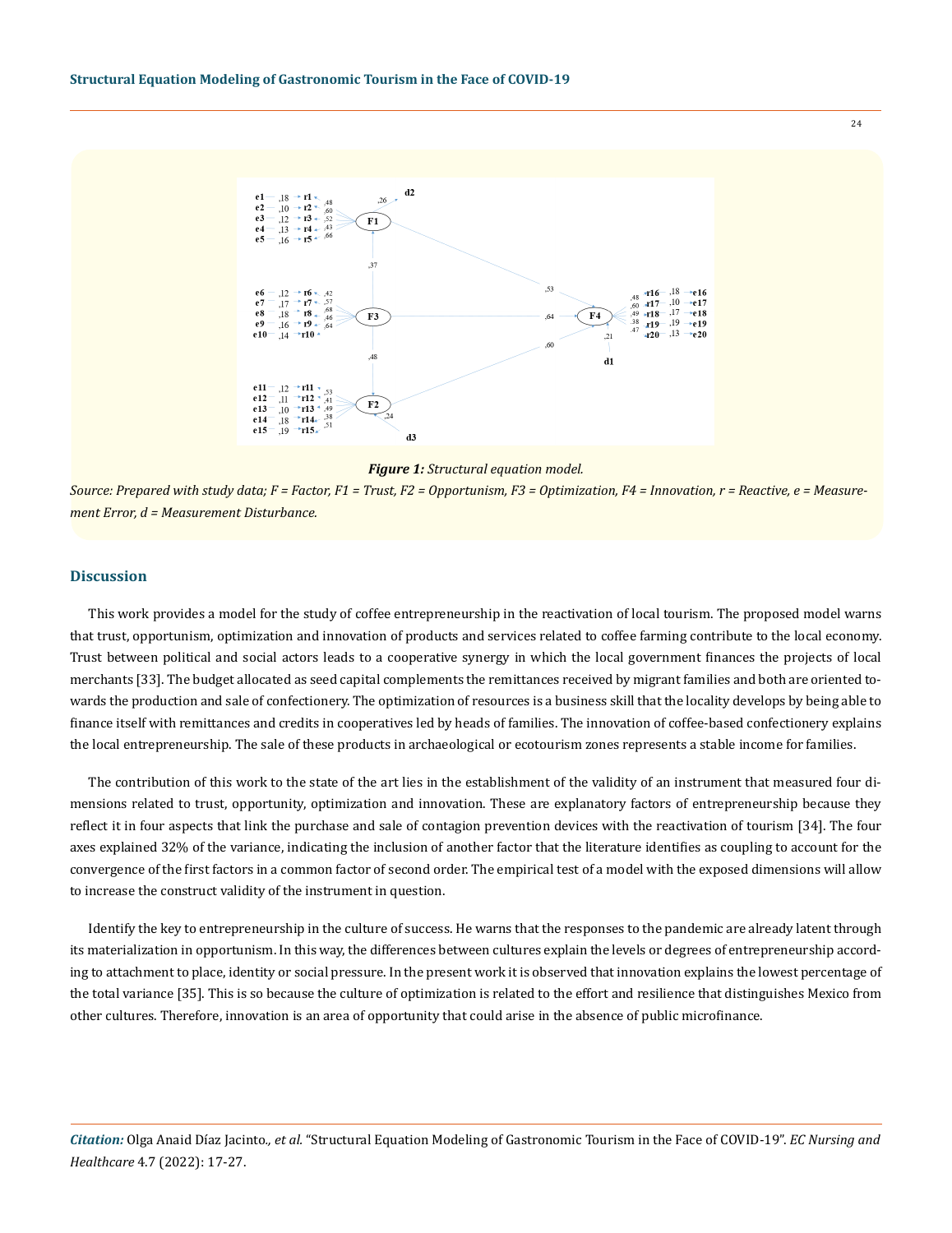States that entrepreneurship is the result of the inclusion of social actors and financial agents that converge in the pandemic. It is a strategy of opportunity, competitiveness and dual growth between government, society and market [36]. The competition of the private sectors in public spaces and state investment in business consortiums will increase the supply of products and services, generating employment and competitiveness, as well as innovation by consolidating itself as a local development strategy. In this study, opportunity is distinguished from innovation based on trust. In other words, empathy between actors can generate competition without innovation. this is so for more cultural reasons.

State that entrepreneurship is a process of permanent formation in interaction with the levels of academic learning that take place in the classroom, but its implementation in professional practice implies going beyond the consensus of trust and opportunity [37]. In the present work, optimization has been considered as a factor of academic specialization that reflects entrepreneurship from a risk perspective. It is a skill that can be computational in the dissemination of products and services, as well as the establishment of networks for the permanent formation of opportunity, purchase and sale criteria.

In relation to the state of the art, the lines of research can be carried out with the inclusion of competitiveness in the reflexive model, transforming it into a hybrid proposal. Entrepreneurship reflected as opportunity and innovation would be determined by the trust between the parties involved and this would indirectly affect competitiveness as an objective variable for the prediction of cultural, social, organizational and cognitive factors.

### **Conclusion**

The objective of the present work was to specify a model for the study of the perception of utility, considering the dimensions reported in the literature, as well as those established in the present work, but its design limited the contributions to the analyzed sample, suggesting the extension of the work towards other scenarios and other samples of study. Unlike the literature, this work assumes that entrepreneurship has not been developed in the sample surveyed and therefore it is necessary to observe it with respect to a new modeling of its factors and trajectories. The measurement of entrepreneurship would include two dimensions related to opportunity and optimization as determinants of competitiveness. In turn, trust would directly affect these three variables and innovation indirectly. In other words, the proposed model would anticipate innovation and competitiveness scenarios based on work culture and entrepreneurial skills. In relation to public microfinance policies, the model to be contrasted will allow evaluating the effect of austerity or public investment in micro, small and medium-sized enterprises in the Covid-19 era.

# **Bibliography**

- 1. [A Sanchez. "Scenarios, phases, roles and discourses of internet violence higher education institution".](https://www.researchgate.net/publication/356788825_Scenarios_phases_roles_and_discourses_of_Internet_violence_in_a_Higher_Education_Institution) *Asian Journal of Education and Social Studies* [10.1 \(2020\): 1-8.](https://www.researchgate.net/publication/356788825_Scenarios_phases_roles_and_discourses_of_Internet_violence_in_a_Higher_Education_Institution)
- 2. A Sánchez., *et al* [. "Model a perception entrepreneurship: A reflection in a Mexican coffee industry through a framework empirical".](https://www.semanticscholar.org/paper/Model-of-Perception-of-Entrepreneurship%3A-A-on-A-A-S%C3%A1nchez-S%C3%A1nchez-Cruz-Garc%C3%ADa/f3943314e43597b2979dc86190619ac9174bb292) *[Social Science Learning Educational Journal](https://www.semanticscholar.org/paper/Model-of-Perception-of-Entrepreneurship%3A-A-on-A-A-S%C3%A1nchez-S%C3%A1nchez-Cruz-Garc%C3%ADa/f3943314e43597b2979dc86190619ac9174bb292)* 2.11 (2017): 1-10.
- 3. B Bouls. "Specification a model of entrepreneurship: from opportunism to innovation". *International Journal of Advances Research* 8.3 (2020): 20-24.
- 4. C Garcia. "Specification a model for study of utility entrepreneurship". *Global Journal of Human Social Science* 20.1 (2020): 35-38.
- 5. [C Garcia. "Hybrid factors structural of subjective wellbeing".](https://www.heraldopenaccess.us/openaccess/hybrid-factors-structural-of-subjective-wellbeing) *Journal of Psychiatry, Depression and Anxiety* 6.1 (2020): 18.
- 6. C Garcia. "Model of intangible assets and capitals in organizations". *Journal of Neurology, Psychiatry and Brain Research* 181 (2020): 1-9.

*Citation:* Olga Anaid Díaz Jacinto*., et al.* "Structural Equation Modeling of Gastronomic Tourism in the Face of COVID-19". *EC Nursing and Healthcare* 4.7 (2022): 17-27.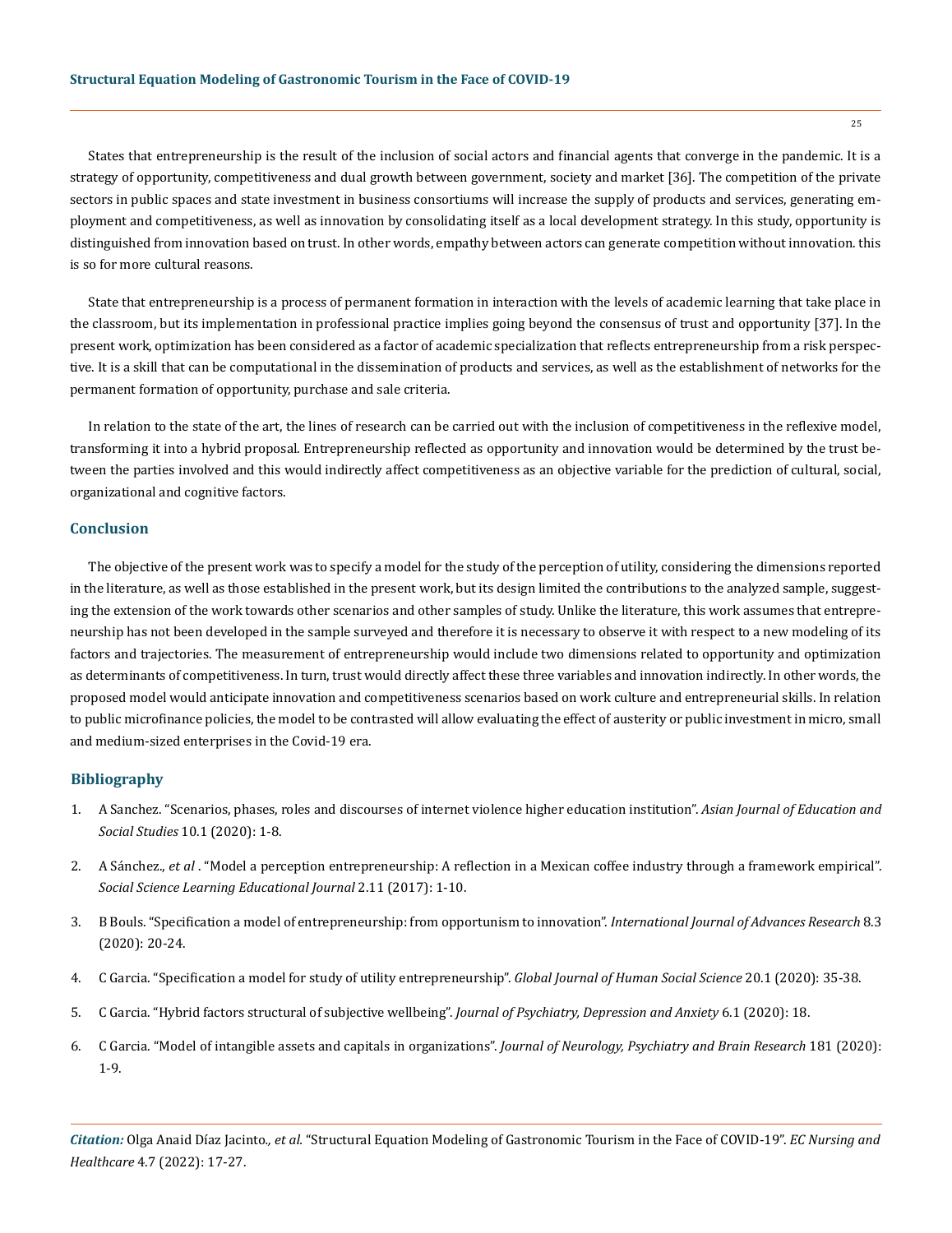# **Structural Equation Modeling of Gastronomic Tourism in the Face of COVID-19**

- 7. [C Garcia. "Reliability and validity of an instrument that measures corporate social responsibility".](https://sshj.in/index.php/sshj/article/view/528) *Social Science and Humanities Journal* [4.2 \(2020\): 1781-1789.](https://sshj.in/index.php/sshj/article/view/528)
- 8. C Garcia. "Specification a model for study of commitment entrepreneurship". *Journal Scientific Research and Report* 10.1 (2020): 1-13.
- 9. [C Garcia. "Specification a model for study of intellectual capital".](https://www.researchgate.net/publication/339579048_Specification_of_a_Model_of_Intellectual_Capital) *Journal of Behaviors in Studies Organizations* 3.81 (2020): 1-4.
- 10. [C Garcia. "Specification a model for study of local development".](https://www.researchgate.net/publication/343462558_Specification_a_Model_for_Study_of_Local_Development) *Journal of Complementary and Alternative Medicine* 2.82 (2020): 1-3.
- 11. [C Garcia. "Specification a model for study of occupational health".](https://journalofbusiness.org/index.php/GJMBR/article/view/3012) *Global Journal Management and Business Research* 20.1 (2020): 1-6.
- 12. C Garcia. "Specification a model for study of policies risk". *[International Journal of Research in Humanities and Social Science Studies](https://www.researchgate.net/publication/351441370_Specification_a_Model_for_Study_of_Policies_Risk)* [7.2 \(2020\): 1-10.](https://www.researchgate.net/publication/351441370_Specification_a_Model_for_Study_of_Policies_Risk)
- 13. C Garcia. "Specification a model for study of risk governance". *Journal of Media and Management* 2.1 (2020): 1-4.
- 14. [C Garcia. "Specification a model of insecurity systems".](https://journalofbusiness.org/index.php/GJMBR/article/view/3013) *Global Journal of Human Social Science* 20.1 (2020): 7-10.
- 15. C Garcia. "Specification a model of knowledge". *International Journal of Engineering Technology and Management Research* 7.2 (2020): 1-6.
- 16. C Garcia. "Specification a model of latest organizational". *Journal of Geography, Environment and Earth Science International* 10.1 (2020): 1-6.
- 17. [C Garcia. "Specification a model of migratory entrepreneurship".](https://recentscientific.com/sites/default/files/15826-A-2020.pdf) *International Journal of Recent Scientific Research* 11.2 (2020): [37442-37445.](https://recentscientific.com/sites/default/files/15826-A-2020.pdf)
- 18. C García., *et al* . "Model of intangible assets and capitals in organizations". *[International Journal of Research in Humanities and Social](https://www.ijrhss.org/papers/v5-i6/1.pdf)  Studies* [5.6 \(2018\): 1-12.](https://www.ijrhss.org/papers/v5-i6/1.pdf)
- 19. C Garcia., *et al* . "The professional training of human capital in the civilization of climate change". *International Journal of Research in Social Sciences* 10.1 (2014): 107-125.
- 20. [E Urteaga. "Las teorías alternativas del desarrollo sostenible".](https://dialnet.unirioja.es/descarga/articulo/3606701/1.pdf) *Boletín de la Asociación de Geógrafos Españoles* 55.1 (2011): 113-126.
- 21. E Villegas., *et al* . "Social work a quality of life and wellbeing subjective". *International Journal of Research in Humanities and Social Studies* 5.6 (2018): 35-48.
- 22. F Anguiano. "Meta-analysis of the effect's entrepreneurship on local development: Implications for the covid-19 coronavirus pandemic". *International Journal of Research in Engineering and Science* 8.9 (2020): 40-47.
- 23. FR Sandoval. "Job expectations in the face of risk events and collateral social effects". *International Journal of Humanities Social Science and Education* 7.5 (2020): 1-7.
- 24. FR Sandoval., *et al* [. "Modelo de los determinantes de la percepción de resiliencia a partir del riesgo y estrés percibidos en relación](https://ri.uaemex.mx/bitstream/handle/20.500.11799/70979/Modelo%20de%20los%20determinantes.pdf;jsessionid=416F9A47B4E88A335741D35459F7B25E?sequence=1)  [con la gobernanza de la protección civil".](https://ri.uaemex.mx/bitstream/handle/20.500.11799/70979/Modelo%20de%20los%20determinantes.pdf;jsessionid=416F9A47B4E88A335741D35459F7B25E?sequence=1) *Invurnus* 12.1 (2017): 30-35.
- 25. FR Sandoval., *et al* [. "Contrastación exploratoria de un modelo de gobernanza de sustentabilidad hídrica local".](https://www.revistas.usach.cl/ojs/index.php/revistagpt/article/view/3229) *Gestión de la Personas y Tecnología* [11.31 \(2018\): 72-87.](https://www.revistas.usach.cl/ojs/index.php/revistagpt/article/view/3229)

*Citation:* Olga Anaid Díaz Jacinto*., et al.* "Structural Equation Modeling of Gastronomic Tourism in the Face of COVID-19". *EC Nursing and Healthcare* 4.7 (2022): 17-27.